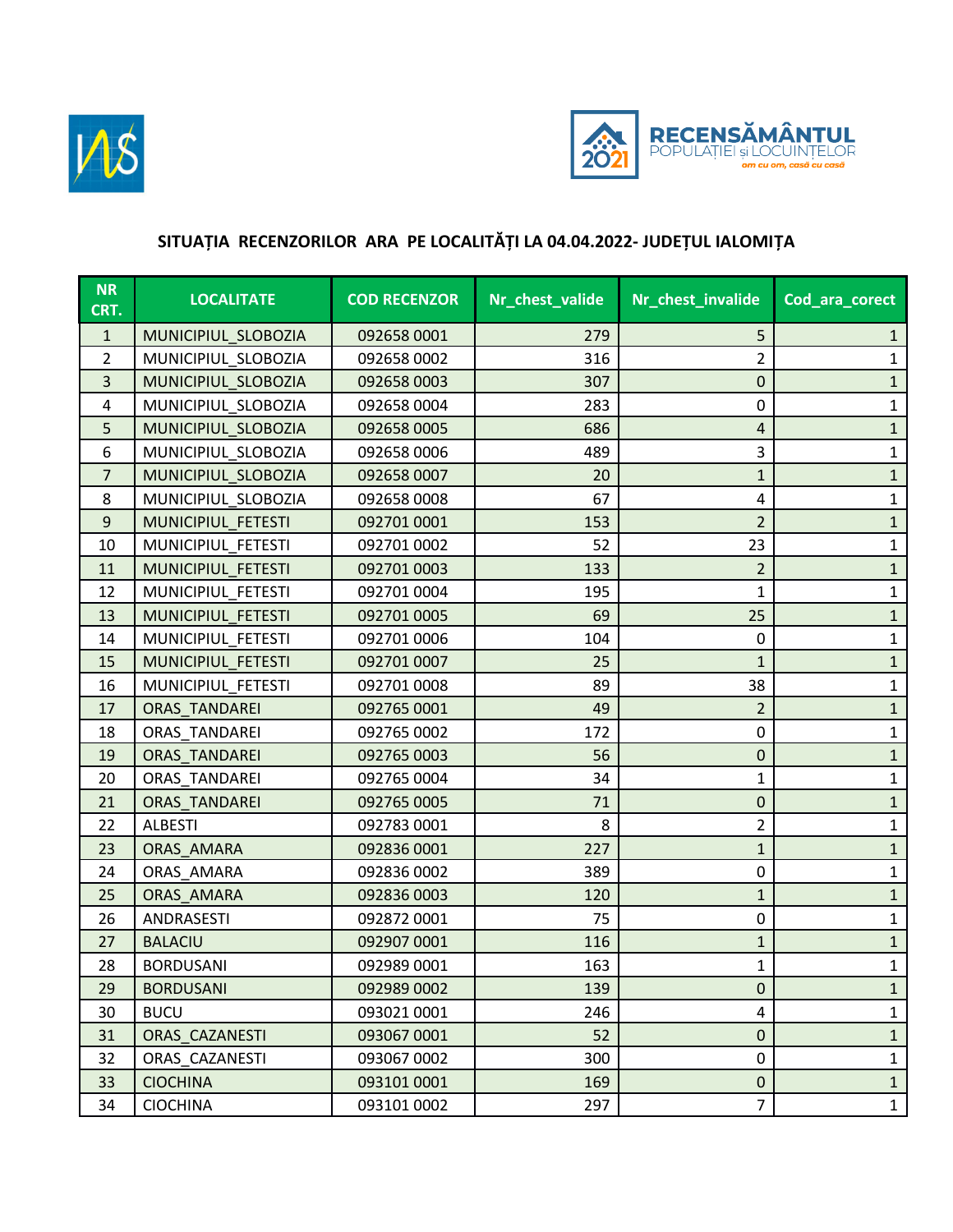| 35        | <b>CIULNITA</b>      | 093156 0001         | 54              | $\mathbf{1}$      | $\mathbf{1}$   |
|-----------|----------------------|---------------------|-----------------|-------------------|----------------|
| 36        | <b>COCORA</b>        | 093209 0001         | 210             | 0                 | 1              |
| 37        | <b>COSAMBESTI</b>    | 093236 0001         | 120             | 0                 | $\mathbf{1}$   |
| 38        | <b>FACAENI</b>       | 093575 0001         | 313             | 0                 | 1              |
| <b>NR</b> | <b>LOCALITATE</b>    | <b>COD RECENZOR</b> | Nr_chest_valide | Nr_chest_invalide | Cod_ara_corect |
| CRT.      |                      |                     |                 |                   |                |
| 39        | <b>FACAENI</b>       | 093575 0002         | 279             | $\pmb{0}$         | 1              |
| 40        | <b>GHEORGHE DOJA</b> | 093600 0001         | 309             | 0                 | 1              |
| 41        | GHEORGHE_LAZAR       | 093628 0001         | 89              | 0                 | $\mathbf{1}$   |
| 42        | <b>GIURGENI</b>      | 093646 0001         | 118             | 0                 | $\mathbf 1$    |
| 43        | <b>GRINDU</b>        | 0937170001          | 26              | $\mathbf{1}$      | $\mathbf{1}$   |
| 44        | <b>GRIVITA</b>       | 093735 0001         | 133             | 0                 | 1              |
| 45        | <b>GRIVITA</b>       | 093735 0002         | 238             | 0                 | $\mathbf{1}$   |
| 46        | MIHAIL KOGALNICEANU  | 093995 0001         | 80              | 5                 | $\mathbf 1$    |
| 47        | MIHAIL KOGALNICEANU  | 093995 0002         | 58              | 6                 | $\mathbf{1}$   |
| 48        | <b>MILOSESTI</b>     | 094045 0001         | 226             | 0                 | 1              |
| 49        | <b>MOVILA</b>        | 094081 0001         | 260             | 0                 | $\mathbf{1}$   |
| 50        | MUNTENI BUZAU        | 094107 0001         | 133             | $\overline{2}$    | $\mathbf 1$    |
| 51        | MUNTENI BUZAU        | 094107 0002         | 185             | $\mathbf{1}$      | $\mathbf{1}$   |
| 52        | <b>PERIETI</b>       | 094161 0001         | 255             | 1                 | 1              |
| 53        | <b>PERIETI</b>       | 094161 0002         | 219             | 0                 | $\mathbf{1}$   |
| 54        | <b>REVIGA</b>        | 094269 0001         | 15              | 0                 | $\mathbf 1$    |
| 55        | <b>SALCIOARA</b>     | 094330 0001         | 132             | 0                 | $\mathbf{1}$   |
| 56        | SAVENI               | 094376 0001         | 9               | 0                 | 1              |
| 57        | <b>SAVENI</b>        | 094376 0002         | 15              | 0                 | $\mathbf{1}$   |
| 58        | <b>SCANTEIA</b>      | 094429 0001         | 141             | $\overline{2}$    | $\mathbf 1$    |
| 59        | <b>SCANTEIA</b>      | 094429 0002         | 89              | 0                 | $\mathbf{1}$   |
| 60        | SFANTU_GHEORGHE      | 094456 0001         | 87              | 5                 | 1              |
| 61        | <b>STELNICA</b>      | 094492 0001         | 278             | 0                 | $\mathbf{1}$   |
| 62        | <b>SUDITI</b>        | 094535 0001         | 93              | $\mathbf{1}$      | 1              |
| 63        | VALEA_CIORII         | 094688 0001         | 11              | $\mathbf{1}$      | $\mathbf{1}$   |
| 64        | VLADENI              | 094795 0001         | 111             | 12                | $\mathbf 1$    |
| 65        | MUNICIPIUL URZICENI  | 100683 0001         | 139             | $\mathbf 0$       | $\mathbf{1}$   |
| 66        | MUNICIPIUL URZICENI  | 100683 0002         | 94              | 1                 | 1              |
| 67        | MUNICIPIUL_URZICENI  | 100683 0003         | 6               | $\mathbf 0$       | $\mathbf{1}$   |
| 68        | MUNICIPIUL URZICENI  | 100683 0004         | 19              | $\mathbf{1}$      | $\mathbf 1$    |
| 69        | MUNICIPIUL URZICENI  | 100683 0005         | 69              | $\mathbf 0$       | $\mathbf{1}$   |
| 70        | <b>CIOCARLIA</b>     | 100709 0001         | 210             | 0                 | 1              |
| 71        | <b>MANASIA</b>       | 100736 0001         | 48              | $\mathbf 0$       | $\mathbf{1}$   |
| 72        | <b>MANASIA</b>       | 100736 0002         | 29              | 0                 | $\mathbf 1$    |
| 73        | <b>ADANCATA</b>      | 100754 0001         | 432             | $\mathbf 0$       | $\mathbf{1}$   |
| 74        | ALEXENI              | 100852 0001         | 128             | 0                 | $\mathbf 1$    |
| 75        | ARMASESTI            | 100870 0001         | $\overline{0}$  | $\overline{2}$    | $\mathbf{1}$   |